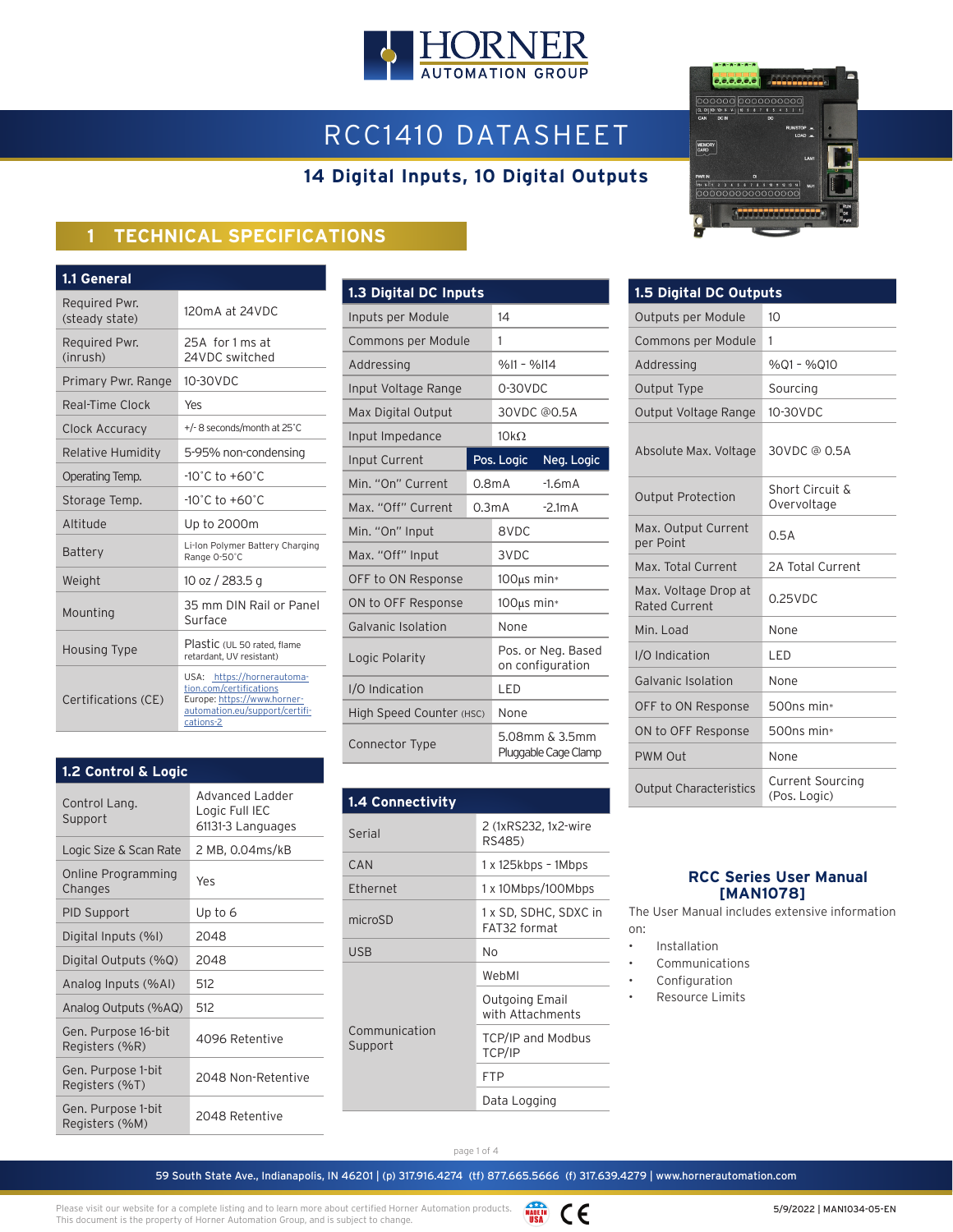

#### **2 CONTROLLER OVERVIEW wiring: I/O continued...**

#### **2.1 - Port Connectors**



1. Power & Input Connector 2. Output Connector 4. Serial Port 3. CAN Port & External Power 6. microSD Slot 5. Ethernet Port 7. Status LEDs 8. Buttons

#### **2.2 - Power Wiring**

To power up the RCC1410, supply 10-30VDC to the V1+ and V- connections on the Power & Input connector.

OPTION: Attach ferrite core [see Accessory section] with a minimum of two turns of the DC+ and DC- signals from the DC supply that is powering the controllers. **4 COMMUNICATIONS**





**3 WIRING: INPUTS & OUTPUTS**

#### **3.1 - Digital Input Wiring**



Digital inputs may be wired in either a Positive Logic or Negative Logic fashion as shown. The setting in the Cscape Hardware Configuration for the Digital Inputs must match the wiring used in order for the correct input states to be registered. The state of the input is reflected in registers %I1 – %I14.

#### **3.2 - Digital Output Wiring**



Digital outputs are Positive Logic. If an output is turned on, the voltage supplied at the V2+ terminal is applied to that output. The state of the outputs is controlled using the registers %Q 1 - %Q10.

**4.1 - CAN Communications**



The CAN port is provided via three connections on the CAN Port & External Power connector: CAN Low (CL), CAN High (CH), and V-. It may be used to communicate with the other OCS products using Horner's CsCAN protocol. Additionally, remote expansion I/O, such as SmartRail, SmartBlock, and SmartStix may be implemented using the CsCAN protocol. If CsCAN expansion I/O is to be used, a 24VDC power source will be required on the CsCAN bus in order to power the expansion I/O modules. This connector also houses the connections for Digital Output source power.

#### **4.2 - microSD Slot**

A microSD card may be used for data and alarm logging, historic trending, program loading, firmware updates, and many other features. Supported types of MicroSD cards are SD, SDHC, and SDXC as long as the format of the card file system is FAT32.

#### **Wiring Specifications**

- **• For Module Power and I/O Wiring** use the following wire type or equivalent: Belden 9918, 18AWG (0.8mm<sup>2</sup>) or larger.
- **• For CAN wiring**, use the following wire type or equivalent: Belden 3084, 24 AWG (0.2mm<sup>2</sup>) or larger.
	- **• Torque, Terminal Hold-Down Screws:** 4.5-7 in-lbs (0.50 7.8N-m)

#### **communications continued on next page...**<br> **communications continued on next page...**

59 South State Ave., Indianapolis, IN 46201 | (p) 317.916.4274 (tf) 877.665.5666 (f) 317.639.4279 | www.hornerautomation.com

WADE IN CE Please visit our website for a complete listing and to learn more about certified Horner Automation products. This document is the property of Horner Automation Group, and is subject to change.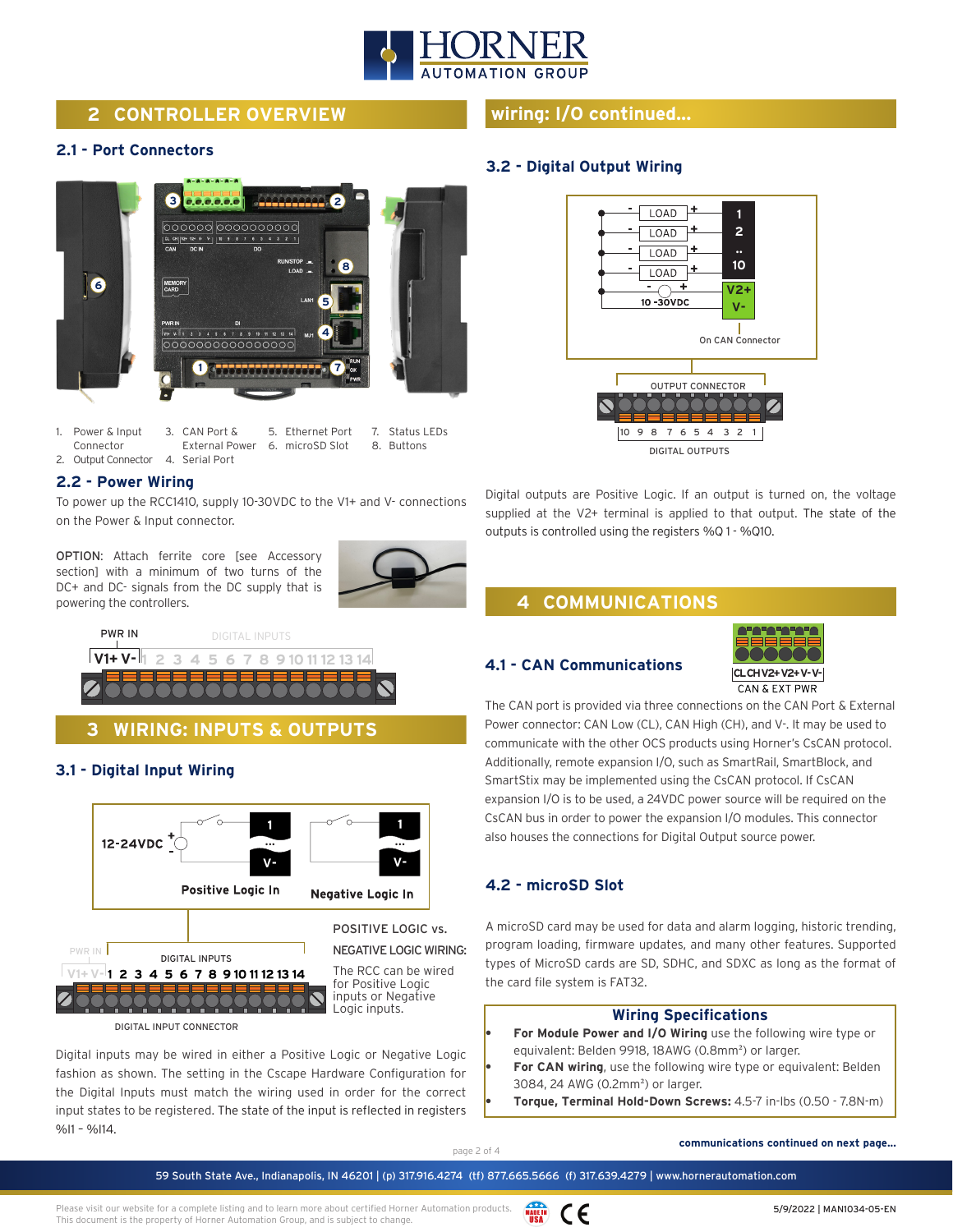

#### **communications continued...**

#### **4.3 - Serial Communications**

| -8                                       | $\overline{1.8}$ | <b>MJ1 PINS</b> |                  | <b>MJ2 PINS</b>            |                  |
|------------------------------------------|------------------|-----------------|------------------|----------------------------|------------------|
|                                          | PIN              | SIGNAL          | <b>DIRECTION</b> | <b>SIGNAL</b>              | <b>DIRECTION</b> |
|                                          | 8                | <b>TXD</b>      | <b>OUT</b>       |                            |                  |
|                                          | 7                | <b>RXD</b>      | IN               |                            |                  |
| <b>MJ1/2 SERIAL PORTS</b>                | 6                | 0 <sub>V</sub>  | GROUND           | 0V                         | GROUND           |
| <b>MJ1: RS-232</b><br>w/full handshaking | 5                | +5V @<br>60mA   | <b>OUT</b>       | +5V @<br>60 <sub>m</sub> A | <b>OUT</b>       |
| <b>MJ2: RS-485</b><br>half-duplex        | 4                | <b>RTS</b>      | <b>OUT</b>       |                            |                  |
|                                          | 3                | <b>CTS</b>      | IN               |                            |                  |
| Both serial ports<br>are in one modular  | 2                |                 |                  | $RX$ -/TX-                 | <b>IN/OUT</b>    |
| jack. To break pins<br>out to terminals, |                  |                 |                  | $RX+/TX+$                  | IN/OUT           |
| use HE200MJ2TRM<br>accessory             |                  |                 |                  |                            |                  |

Two serial ports are provided via the single 8-position modular jack labeled "MJ1", which houses both the MJ1 and MJ2 serial ports. MJ1 defaults to one of several methods available to program the controller. It may instead be specified for RS-232 communications, such as for Modbus Master/Slave, or to communicate to devices such as bar code scanners.

MJ2 may only be used as half-duplex (2-wire) RS-485. The most common use is for Modbus communications, either as a Modbus Master or Modbus Slave, though other options are also available.

Attach optional ferrite core with a minimum of two turns of serial cable. See Accessories for more details.

#### **4.4 - Ethernet Communications**



A 10/100 Ethernet port with automatic MDI-X (crossover detection) is provided via the single 8-position modular jack labeled "LAN1". Several features are available for use over Ethernet, such as WebMI, Modbus TCP/IP, Ethernet/IP, SMTP (E-mail), expansion I/O to SmartRail, and more. Ethernet configuration is done via the Cscape Hardware Configuration. For more information on Ethernet, available features and protocols, refer to the Ethernet Supplement document (SUP0740).

#### **4.5 - Status LEDs**

Three LEDs provide general status of the RCC:

| <b>LED - Normal Functionality</b> |                  |                  |                     |  |  |
|-----------------------------------|------------------|------------------|---------------------|--|--|
| LED TYPE                          | <b>WHEN OFF</b>  | <b>WHEN ON</b>   | WHEN FLASHING (1Hz) |  |  |
| <b>PWR</b>                        | No power applied | 10-30VDC applied | N/A                 |  |  |
| OK.                               | Self-test fail   | Self-test pass   | I/O forcing enabled |  |  |
| <b>RUN</b>                        | Stop mode        | Run mode         | Do I/O Mode         |  |  |

#### LED – DIAGNOSTIC FUNCTIONALITY



When the OK and RUN are flashing alternately, a download is in progress. When the flashing stops, the download is complete and the unit reboots (allow 30 seconds). When flashing together, the download has failed, and the number of flashes indicates the error. There will be a two second gap and the pattern will be repeated. The number of flashes and the associated error are as follows:

- **• 2 Flashes -** The MAC ID is empty.
- **• 3 Flashes**  The internal MAC file is corrupt.
- **• 4 Flashes** The MAC ID TXT file is invalid.
- **• 5 Flashes** The MAC ID file is not found or the microSD card is empty or missing system files.



Two recessed buttons provide control of several RCC modes. A paperclip may be used as the buttons are far enough recessed that a pen or pencil is not able to activate them.

#### **LOAD SWITCH**

**4.6 - Buttons**

- Pressing the LOAD switch during power-up boots from the microSD card. This starts a Firmware Load if the microSD is bootable and valid firmware files are found on it.
- After boot-up, pressing the LOAD switch for three (3) seconds will load an Application file stored on the microSD. The application file name must be DEFAULT.PGM. When loading an application file from microSD, there should not be firmware files present on the microSD card.

#### **RUN/STOP SWITCH**

After boot-up, pressing the RUN/STOP switch for 3 seconds toggles the RCC between RUN and STOP modes.

#### **ERASE PROGRAM FUNCTION**

After boot-up, pressing both Load and RUN/Stop switches for 3 seconds performs an "Erase All" function, which deletes all application programs.

#### **5 BUILT-IN I/O**

| <b>Digital I/O Functions</b> |                    |  |  |
|------------------------------|--------------------|--|--|
| <b>Registers</b>             | <b>Description</b> |  |  |
| %11 to %114                  | Digital Inputs     |  |  |
| %115                         | Reserved           |  |  |
| %116                         | %0 Fault Status    |  |  |
| %01 to %010                  | Digital Outputs    |  |  |

page 3 of 4